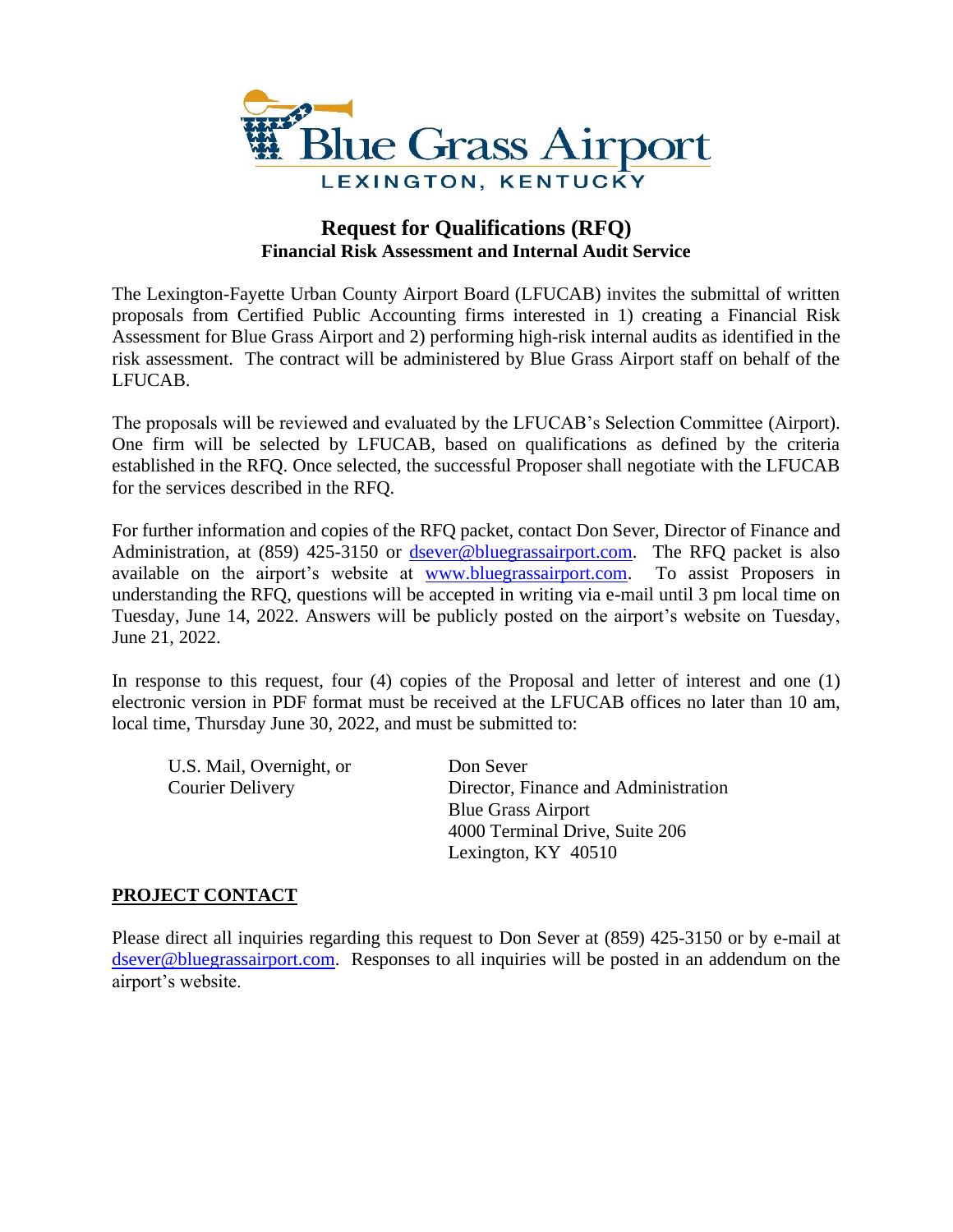## **BACKGROUND**

Lexington's Blue Grass Airport (the Airport) is operated by the Lexington-Fayette Urban County Airport Board under the authority of Kentucky Revised Statute 183.132. The Airport operates as an enterprise fund and, while it is an independent unit of government, its financial statements are included in the Lexington-Fayette Urban County Government's Comprehensive Annual Financial Report as a discretely presented component unit, and it maintains numerous other relationships with the Lexington-Fayette Urban County Government. The Airport serves more than 1.3 million passengers annually and is served by four airlines providing non-stop service to 13 destinations and convenient connecting service to business and leisure destinations worldwide. Blue Grass Airport is located just five miles from downtown Lexington and within 20 minutes of all local hotels and most major employers. The Airport is easily accessible from all points of Central and Eastern Kentucky. A copy of the Airport's latest annual report is on the Airport's website at [\(www.bluegrassairport.com\)](http://www.bluegrassairport.com/) for your review.

## **INTENT OF THIS REQUEST FOR QUALIFICATIONS (RFQ)**

Through this RFQ, the Airport is initiating a selection process to select and award a contract to one Certified Public Accounting firm to develop and provide a written Financial Risk Assessment. The selected firm will then perform high-risk internal audit services for the Airport based on the risk assessment.

We expect the financial risk assessment and related internal audit services will provide the Airport the guidance and assurance the Airport needs to ensure that the appropriate internal audit work is being performed and that this work may assist our external audit firm in the annual financial audit.

The Airport did have an internal auditor on staff from 2010 through 2021 but this position has been eliminated and the Airport does not expect to replace this position.

### **PROPOSED SCOPE OF SERVICES**

The Airport is seeking an experienced Certified Public Accounting firm to oversee and manage all phases of this project from conception to final product. Proposed scope includes: (and see detailed questions under COMMENT section below)

- 1) Develop a written financial risk assessment. Work will include looking at the financial statements and conducting interviews with staff and reviewing current documentation of accounting policies and procedures.
- 2) The firm will work with staff to use the financial risk assessment to develop a written internal audit plan. This plan will be approved by the Finance & Audit Committee and will be used to coordinate and conduct the internal audits as identified by the risk assessment and the Finance and Audit Committee.
- 3) The firm may be asked to help perform an annual review and update of the internal audit plan and risk assessment to ensure the Airport is continuing to focus their internal audit work on the appropriate risk areas.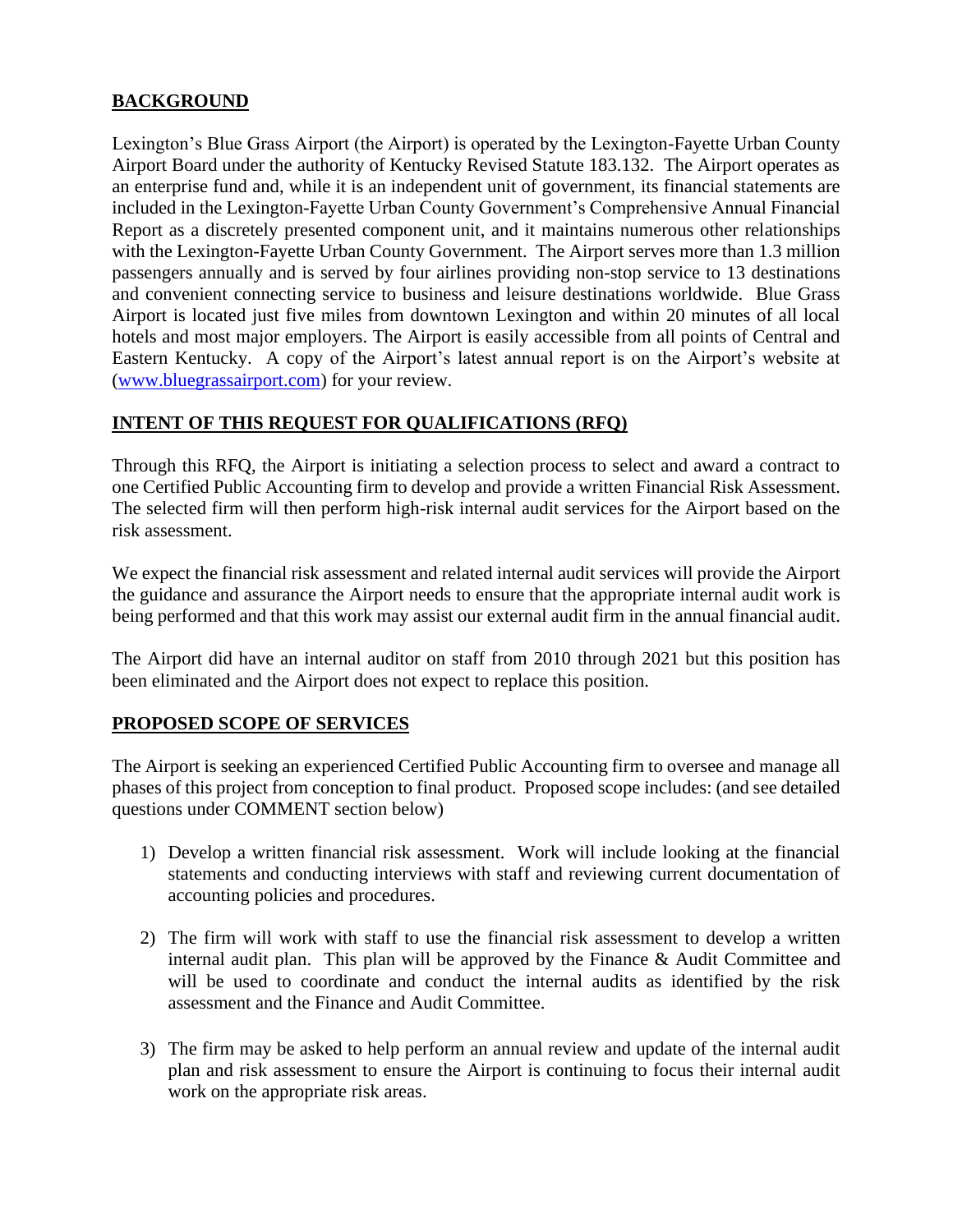### **SCHEDULE**

The schedule for the selection process is as follows. Please note that all times listed are local time.

| <b>Advertise RFO</b>                           |
|------------------------------------------------|
| Deadline for Submission of Questions $-3$ pm   |
| Airport's Response to Questions Posted $-3$ pm |
| Deadline for Proposal Submission $-10$ am      |
| <b>Evaluation of Proposals and Shortlist</b>   |
| Interviews (Optional)                          |
| <b>Consultant Selection</b>                    |
| Scope of Work and Fee Negotiated               |
| <b>LFUCAB Contract Approval</b>                |

Sunday, June 5, 2022 Tuesday, June 14, 2022 Tuesday, June 21, 2022 Thursday, June 30, 2022 Tuesday, July 12, 2022 Tuesday, July 26, 2022 Tuesday, August 2, 2022 Tuesday, August 9, 2022 Thursday, August 25, 2022

#### **CONTENT**

In response to this request, interested firms must submit four (4) copies of the written Proposal and letter of interest and one (1) electronic version in PDF format. The Proposal shall be limited to eight (8) double sided, or sixteen (16) single sided, 8 ½ x 11-inch sheets of paper (letter of interest is not to be counted towards total). Additional materials, including professional licenses and references may be included in attached appendices. When listing your answers, please make sure and restate the questions before each response. *The Proposal must contain the following information:*

- (A) Cover letter including a general description of the firm's understanding and related experience regarding the services to be rendered. Letter should include the name, title, phone number and email address of the person to be contacted regarding the content of the Proposal.
- (B) Your process to transition the internal audit function to your firm, including timeline and key steps? What role do you expect management to take in this process, and how much time do you anticipate this will require?
- (C) Overview of the firm's experience with airports and governmental entities and any experience with Single/A-133 audits. Describe any other relevant experience.
- (D) Provide the main steps you plan to perform to complete the risk assessment and internal audit plan including a detailed timeline. What is your firm's risk assessment methodology? Please provide an example of the risk map or process that would be developed during the risk assessment and prioritization process.
- (E) Describe the strategy/process your firm will employ to ensure that the interface between internal and external audit is efficient, and describe management's role in this, if any.
- (F) Please provide information about your Information Technologies (IT) auditing capabilities, including performing reviews of disaster recovery plans, system and network security, PCI compliance, and other IT areas as needed.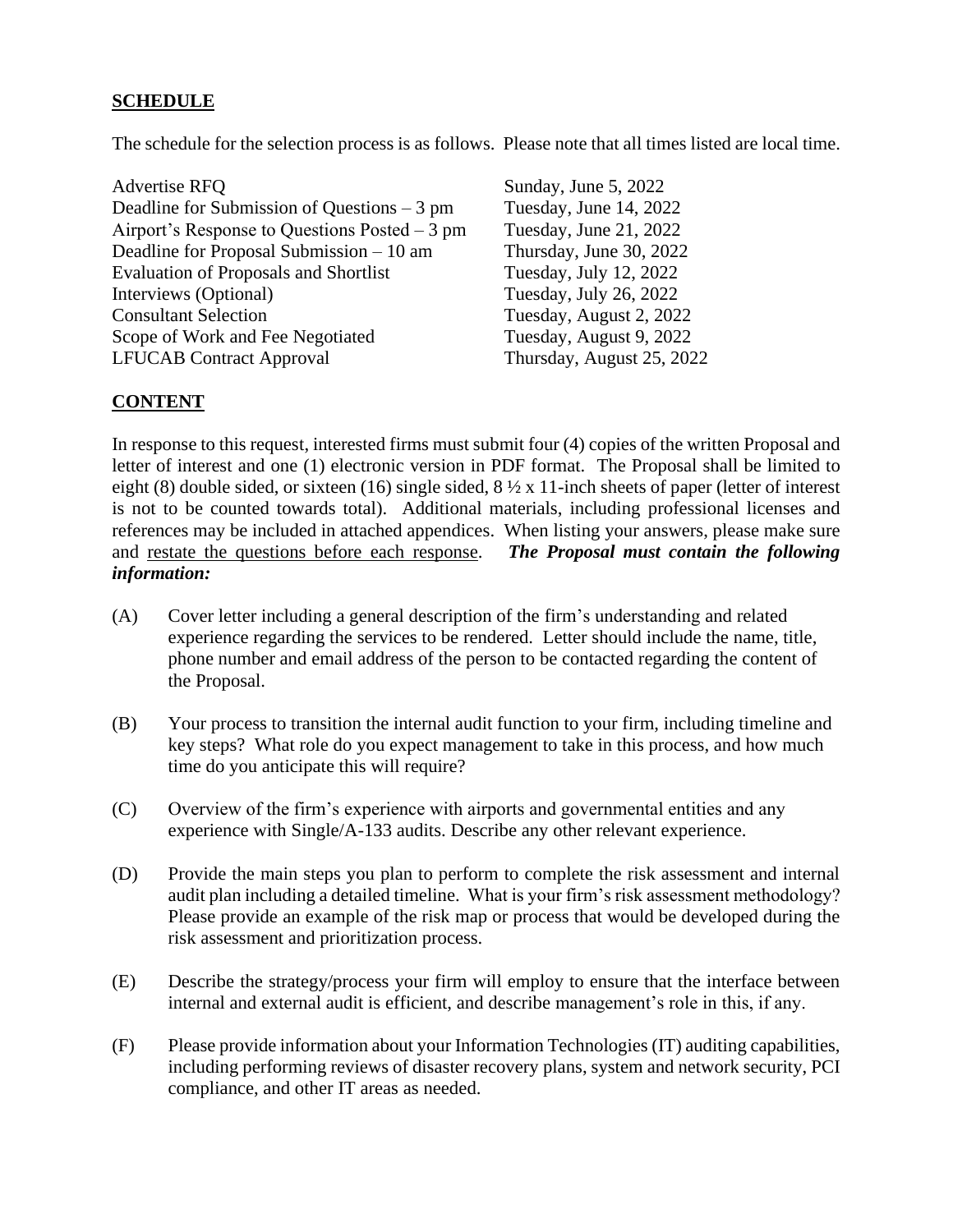- (G) Provide a list of any similar projects you have completed in the past five (5) years and the specific level of involvement of your team. Proposers are highly encouraged to include your approach to completing the project(s), the summary of steps taken and any key findings and/or recommendations that resulted from the study. Include professional reference for the project(s) and the references and project profiles must include the date of service and a point of contact who was directly involved with the work.
- (H) Resumes of lead partner, manager, or supervisor that will be assigned the project.

### **EVALUATION AND SELECTION CRITERIA**

Based on an evaluation and review of information presented in the submitted RFQ, the Selection Committee will rank the consultants in order of qualifications. The RFQ will be reviewed and evaluated by the Selection Committee in accordance with the following criteria:

- (A) Professional strength of the firm and the project team, both in respect to their experience with financial risk assessments, internal audit planning/guidance, and governmental accounting.
- (B) The understanding of the scope of the project and the proposed approach to complete it.
- (C) The professionalism and overall quality of the Proposal.

### **SELECTION PROCESS**

One firm is to be selected by the LFUCAB based on competitive negotiation. The following procedure is to be followed in determining the final consultant selection:

- 1) After receipt of Proposals, the Selection Committee will review and evaluate the Proposals in accordance with the Evaluation and Selection Criteria previously described herein. The Committee will then rank the Proposals in order of qualifications.
- 2) If needed, the Airport may contact up to three of the highest ranked consultants to schedule interviews.
- 3) Following the interviews (if required), the Airport will begin negotiations with the highest ranked consultant to refine the scope for the work.
- 4) After scoping meetings have been held with the number one ranked consultant, and the final scope of services agreed upon, Airport will negotiate a final fee with the top ranked consultant. If a mutually satisfactory final fee is negotiated by the parties, the contract will be finalized and approved. If efforts to negotiate a fair and reasonable final fee are unsuccessful with the top ranked consultant, those negotiations shall cease, and the Airport shall contact the second ranked consultant and begin negotiations with the second ranked consultant. If agreement cannot be reached with the second ranked consultant, then the same procedure will be followed with the third. If the Airport is unable to negotiate a satisfactory final fee with any of the consultants, the Committee will select additional consultants in order of their competence and qualifications and continue negotiations until a satisfactory agreement has been reached and approved by the LFUCAB.